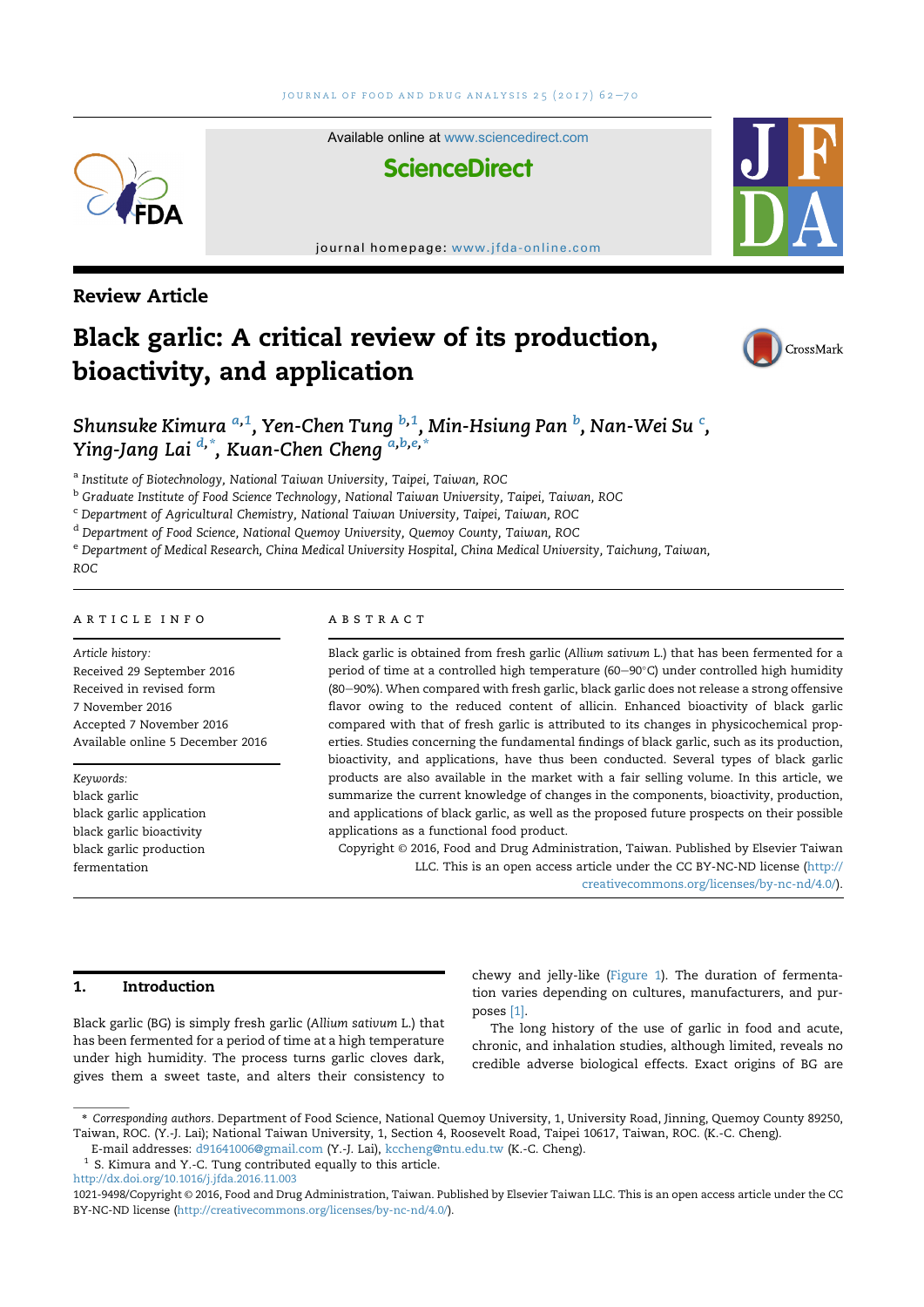unknown and controversial. However, BG has long been consumed in South Korea, Japan, and Thailand for centuries, and was introduced into Taiwan and other countries around 10 years ago. In the past few years, high-end chefs have drawn much attention to BG, who have been using it to flavor chicken, fish, soup, and risotto [2].

When compared with fresh garlic, BG does not release a strong off-flavor due to the reduced content of allicin, which was converted into antioxidant compounds such as bioactive alkaloids and flavonoid compounds during the aging process [1]. The changes of physicochemical properties are the main reasons for enhanced bioactivity of BG compared with fresh garlic. Besides daily consumption, several studies have reported that BG extract demonstrates several functions, such as antioxidation, antiallergic, antidiabetes, antiinflammation, and anticarcinogenic effects  $[3-7]$ . In 1990, Designer Foods Program listed garlic at the top of cancerfighting candidates [8]. Although the Designer Foods Program no longer exists, scientists are still looking for what are now called bioactive components in different foods.

The two main focuses of this study are to summarize the current knowledge of the composition change, bioactivity, production, and applications of BG, and also to propose future prospects on their possible applications as a functional food product.

# 2. Nutritional content of garlic

The enhanced biological activity of BG when compared with fresh garlic lies in the conversion of phytochemical compounds during the fermentation process. In the following section, we will summarize the changes of garlic components between fresh garlic and BG.

# 2.1. Comparison of the components between fresh garlic and BG

Fresh garlic contains approximately 63% of water, 28% of carbohydrate (fructans), 2.3% of organosulfur compounds, 2% of proteins (alliinase), 1.2% of free amino acids (arginine), and 1.5% of fiber [9]. Nontreated fresh garlic also contains a high amount of  $\gamma$ -glutamylcysteines [10]. These compounds can be hydrolyzed and oxidized to form alliin, which accumulates naturally during the storage of garlic at a cool temperature. After processing, such as cutting, crushing, chewing, or dehydration, alliinase rapidly lyses the cytotoxic cysteine sulfoxides (alliin) to form cytotoxic and odoriferous alkyl alkane-thiosulfinates such as allicin [11]. Allicin contributes to the characteristic flavor and taste of garlic. Allicin and other thiosulfinates are immediately decomposed to other compounds such as diallyl sulfide, diallyl disulfide, and diallyl trisulfide, dithiins, and ajoene [11,12]. At the same time,  $\gamma$ glutamylcysteines are converted to SAC through its catabolism pathway other than the alliin-allicin pathway  $[13]$ . SAC contributes to health benefits of garlic, such as its antidiabetic, antioxidant, and anti-inflammatory activities  $[14-16]$ .

As for BG, during the thermal process, some chemical compounds from fresh garlic are converted into Amadori/ Heyns compounds, which are key intermediate compounds of





Figure  $1$  – Black garlic. (A) Garlic during fermentation process (left to right). (B) Black garlic cloves.

Maillard reaction [1]. The chemical compounds of aged BG (ABG) are complicated, and the quality of its products depends on the manufacturing process. Nevertheless, BG contains much more functional compounds such as SAC than fresh garlic.

The contents of chemical compounds of BG depend on the conditions during thermal processing. Some researchers reported that many valuable components within BG against diseases increased during the aging process, especially polyphenol, flavonoids, and some intermediates of Maillard reaction have been known as antioxidant agents [13,17]. Furthermore, the antioxidant activity of garlic varies across regions [18]; nevertheless, BG demonstrates significantly much higher biological activity, such as antioxidant properties, than fresh garlic [19].

Several studies have reported that water-soluble sugars, amino acids, total polyphenols, and flavonoids increased or decreased during thermal processing (Table 1) [13,20,21]. Three of Amadori and three of Heyns compounds in BG  $increased$  significantly—up to 40–100-fold higher than those in fresh garlic. In contrast, through the aging process for converting fresh garlic to BG, the amount of fructans decreased simultaneously, owing to the fact that fructose and glucose with some of amino acids play important roles in Maillard reaction in garlic processing.

# 3. BG processing

### 3.1. Effects of aging temperature on the quality of BG

It is well known that the aging period of garlic is shorter at higher temperatures  $[22]$ . In the case of aging process at 70 $\degree$ C, the speed of aging is two-fold faster than that at  $60^{\circ}$ C [23].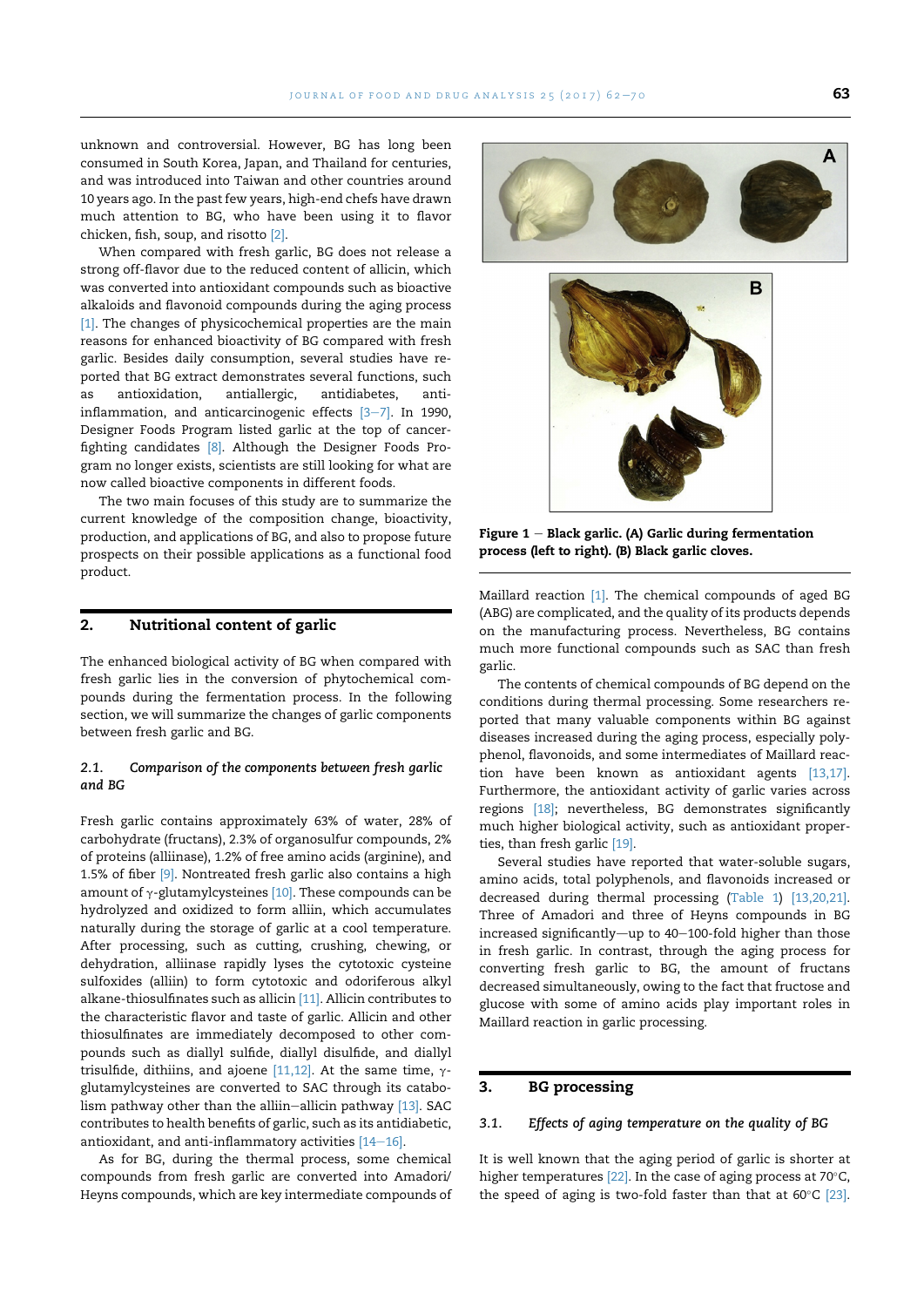| Table $1$ – Comparison between the components of black |  |  |
|--------------------------------------------------------|--|--|
| and fresh garlic.                                      |  |  |

|                                                            | Components of black garlic<br>compared with fresh garlic | Original<br>concentration        |  |
|------------------------------------------------------------|----------------------------------------------------------|----------------------------------|--|
| Water-soluble<br>sugar                                     | Increased 1.88-7.91-fold [1]                             | $450 \frac{\text{mg}}{\text{g}}$ |  |
| Polyphenol                                                 | Increased 4.19-fold [13]                                 | 13.91 mg GAE/g                   |  |
| Flavonoid                                                  | Increased 4.77-fold [13]                                 | 3.22 mg RE/g                     |  |
| Amadori &                                                  | Increased 40-100-fold [1]                                | $10 \mu g/g$                     |  |
| Heyns                                                      |                                                          |                                  |  |
| Fructan                                                    | Decreased 0.15-0.01-fold [1]                             | 580 mg/g                         |  |
| Leucine                                                    | Increased 1.06-fold [13]                                 | 58.62 mg/100 g                   |  |
| Isoleucine                                                 | Increased 1.67-fold [13]                                 | 50.04 mg/100 g                   |  |
| Cysteine                                                   | Decreased 0.58-fold [13]                                 | 81.06 mg/100 g                   |  |
| Phenylalanine                                              | Increased 2.43-fold [13]                                 | 55.64 mg/100 g                   |  |
| Tyrosine                                                   | Decreased 0.18-fold [13]                                 | 449.95 mg/100 g                  |  |
| $GAE =$ gallic acid equivalents; $RE =$ rutin equivalents. |                                                          |                                  |  |

According to sensory evaluation, the quality of BG is better and its black color is homogeneous between  $70^{\circ}$ C and  $80^{\circ}$ C [23]. Even though BG is produced faster at  $90^{\circ}$ C, it produces nonideal tastes, such as bitter and sour tastes [23]. In the case of aging process at  $60^{\circ}$ C, the color of garlic was not completely black; thus,  $60^{\circ}$ C is also not an ideal condition for the aging process.

When the moisture content of garlic reaches  $400-500$  g/kg, BG can be suitable for eating because of its softness and elasticity. If moisture content is about 350-400 g/kg, BG would be much drier and its elasticity would be poor. In particular, when moisture content goes below 350 g/kg, BG becomes too hard to eat [23]. Moreover, the aging speed of fresh garlic to BG is markedly slow when processed at  $60^{\circ}$ C. Although aging occurs smoothly at 80 $^{\circ}$ C and 90 $^{\circ}$ C, an adequate condition is relatively difficult to find because of its fluctuating phenol content and reducing sugar content [23].

Content of reducing sugar is also considered an important factor during the aging process. Some types of sugar and amino acids are required for Maillard reaction [24]. The reducing sugar content gradually increases at 60 $^{\circ}$ C and 70 $^{\circ}$ C during the whole process, which means that at these temperatures, the rate of formation of reducing sugar is faster than its rate of consumption. Although the content of reducing sugar increases at high temperatures, in the case of processing at  $80^{\circ}$ C and  $90^{\circ}$ C, ABG does not have an appropriate sweet flavor because of the consumption of a large amount of reducing sugar at high-temperature conditions [23]. Besides, reduction of amino acid content is also accelerated depending on the progress of Maillard reaction [23].

One of the main antioxidant compounds in BG is 5 hydroxymethylfurfural (5-HMF), and it is also an important intermediate product in Maillard reaction [23]. Regardless of temperature, the amount of 5-HMF is increased during the aging process. However, in the case of processing at  $60^{\circ}$ C, 5-HMF content increases very slowly during the whole process.

# 3.2. Effects of fermentation condition on the quality of BG

As we mentioned in the previous section, the quality of BG including its bioactivity and texture depends on the temperature during thermal processing. However, according to the discovery of Jung et al [25], fermented BG displays more effective bioactivity than ABG. In this section, we will summarize the quality of fermented BG and its potentials against several kinds of diseases.

Improvement of antioxidant activity will effectively prevent diabetes and its related complications [26,27]. Bioactivities of garlic such as antioxidant activity and hypoglycemic effect are already well known, and the antioxidant activity of garlic could be enhanced by processing. In recent years, Hien-Trung et al [28] discovered that the bioactivity of ginseng could be enhanced by yeast fermentation. Therefore, they hypothesized that the bioactivity of BG may also be enhanced by yeast fermentation.

According to Jung et al [25], yeast-fermented BG exhibited much better bioactivity against syndromes such as obesity, hyperlipidemia, nephropathy, and hepatopathy than ABG. For example, yeast-fermented garlic-treated mice demonstrated marked improvement in body weight, periovarian fat weight, adipocyte diameters, deposited abdominal fat pad thicknesses, serum total cholesterol, triglyceride, low-density lipoprotein (LDL) level, high-density lipoprotein (HDL) level, aspartate transaminase (AST), alanine transaminase (ALT), steatohepatitis, hepatocyte hypertrophy, serum blood urea nitrogen (BUN), and the number of abnormal kidney tubules compared with the high-fat diet (HFD)-treated controls. Furthermore, fermented BG 400 mg/kg and 200 mg/kg revealed significantly higher effects than ABG 400 mg/kg. In other words, fermented BG has more effective bioactivity against HFD-induced obesity, hyperlipidemia, nephropathy, and hepatopathy than ABG [25]. Therefore, the bioactivity of BG could be enhanced by yeast fermentation, and fermented BG may be more qualified to improve diabetes and its related complications. Owing to this reason, the components of fermented BG might be more or less different from those of ABG. However, the differences of the components between ABG and fermented BG have still not been investigated. Therefore, their component analysis should be required.

In summary, the aging period of BG is shorter at a high temperature; however, controlling the amount of some components might be difficult at a high temperature because their contents change rapidly during the aging process. Based on the results mentioned above,  $70^{\circ}$ C is considered the best condition for garlic aging. However, the quality of BG is affected by not only temperature, but also other factors such as humidity and fermentation [23,25]. Therefore, further investigations are also required.

### 4. Bioactivity of BG

Garlic is used for seasoning food, especially in Asian countries, and it has lots of health benefits [29]. However, the intense taste and smell of fresh raw garlic make it difficult for most people to appreciate it [30]. Therefore, different garlic formulations have been developed; ABG is one of the useful garlic types with an odorless character, produced by fermenting whole raw garlic at a controlled high temperature and under controlled high humidity [4,31]. Table 2 summarizes the current findings of bioactivity of BG.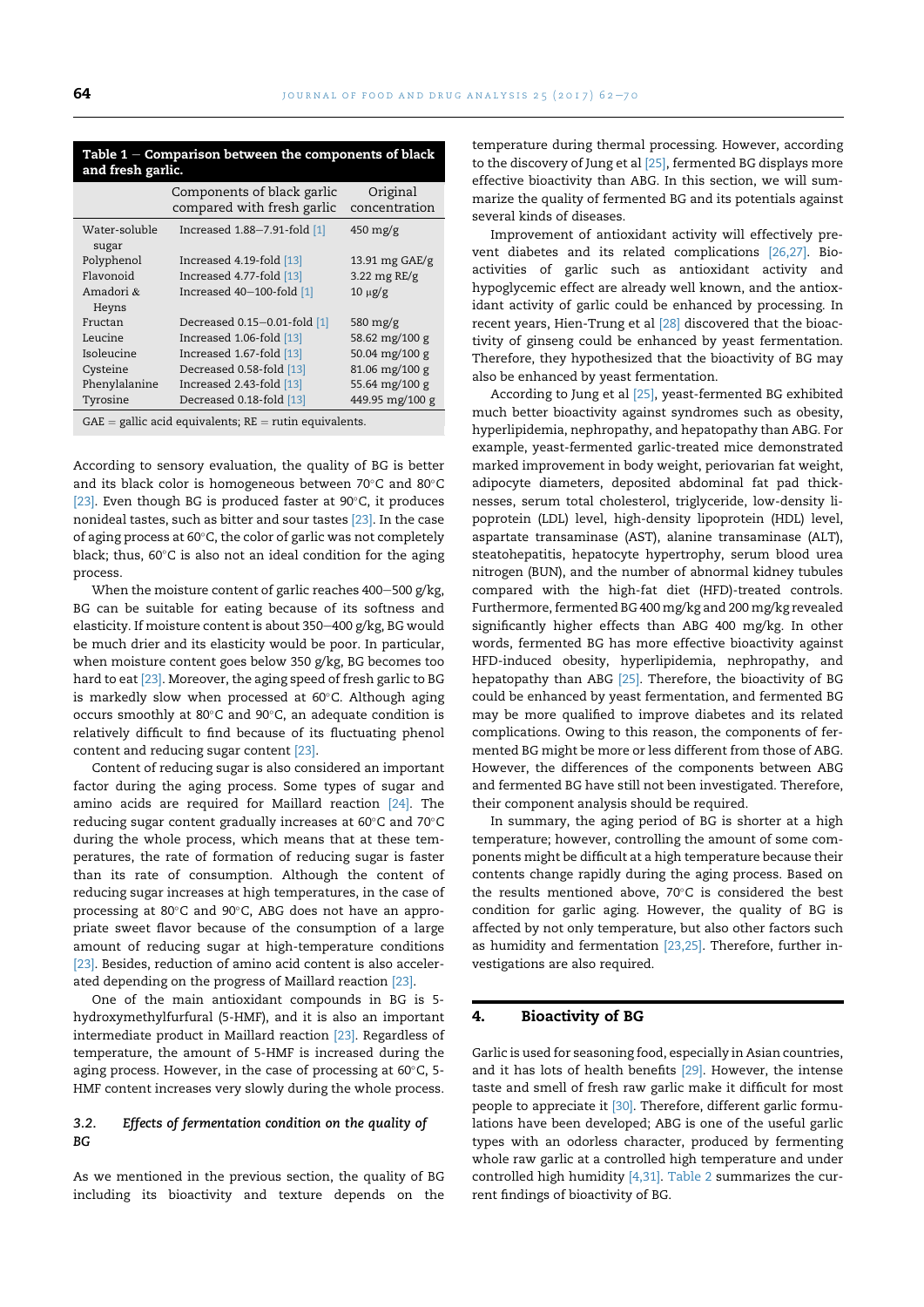| Table $2$ – Biological activities of black garlic. |                                                                                                                                                                                                                                                                                                                                                                                                                                                      |                            |  |  |
|----------------------------------------------------|------------------------------------------------------------------------------------------------------------------------------------------------------------------------------------------------------------------------------------------------------------------------------------------------------------------------------------------------------------------------------------------------------------------------------------------------------|----------------------------|--|--|
| <b>Biological activities</b>                       | <b>Biological effects</b>                                                                                                                                                                                                                                                                                                                                                                                                                            | References                 |  |  |
| Antioxidant activity                               | ↓ Free radical (the trolox equivalent antioxidant capacity [TEAC], EDA,<br>DPPH, and ABTS assay) in vitro<br>↑ SOD-like activity in vitro<br>I TBARS level in mice                                                                                                                                                                                                                                                                                   | $[3, 19, 25, 32, 34 - 36]$ |  |  |
| Anticancer activity                                | ↑ SOD, GSH-Px, and CAT activity<br>↑ Apoptosis in human leukemic U937 cells<br>↑ Cytotoxicity in human carcinoma A549 (lung carcinoma), MCF-7 (breast<br>adenocarcinoma), AGS (stomach adenocarcinoma), and HepG2<br>(hepatocarcinoma) cells<br>↓ Tumor volume and weight in SGC-7901 human gastric cancer cells                                                                                                                                     | $[4,35-37]$                |  |  |
| Antiobesity activity                               | ↑ Apoptosis and cell cycle arrest in HT29 colon cancer cells<br>↓ Body weight, abdominal fat weight, abdominal adipocyte diameters and<br>abdominal fat pad thickness, triacylglyceride, LDL level, and $\uparrow$ HDL level in<br>HFD-induced mice                                                                                                                                                                                                  | [5,25]                     |  |  |
| Hepatoprotective activity                          | Weight gain and epididymal fat, triacylglyceride, and HDL level in HFD-<br>induced rats<br>↓ AST, ALT, ALP, and LDH levels and ↑ CYP2E1, glutathione S-transferase,<br>quinone reductase, GSH-Px, glutathione reductase (GR), and CAT activities<br>in ethanol-induced oxidative liver damage in rats<br>. Decreased ALT and AST levels in carbon tetrachloride and D-<br>galactosamine-induced liver damage in rats, and in HFD-induced fatty liver | [38, 39]                   |  |  |
| Anti-inflammatory activity                         | and subsequent liver damage model in C57BL/6 mice<br>↓ ROS formation, VCAM-1, The human monocytic cell line (THP-1)<br>monocyte adhesion, ICAM-1, and NF-KB in TNF-a-stimulated HUVECs<br>↓ Cell proliferation, cell cycle progress, ICAM-1, VCAM-1, NF-KB, and<br>activator protein-1 (AP-1) in TNF-a-activated HESCs<br>↓ NO, TNF-a, prostaglandin E2 (PGE2), NO synthase, cyclooxygenase-2, and<br>NF-KB in LPS-stimulated RAW 264.7 macrophages  | $[6,40-41,47-48]$          |  |  |
| Antiallergic activity                              | ↓ TNF-α and IL-6 in LPS-induced lethal shock in C57BL/6 mice<br>↓ β-Hexosaminidase, TNF-α, PGE <sub>2</sub> cyclooxygenase-2, and 5-LO in RBL-2H3<br>cells.<br>↓ PCA reaction on IgE-mediated passive cutaneous anaphylaxis reaction in<br>mice                                                                                                                                                                                                      | $[7]$                      |  |  |
| Alleviating dyslipidemia                           | ↑ HDL-c level<br>$\downarrow$ apo B                                                                                                                                                                                                                                                                                                                                                                                                                  | $[54]$                     |  |  |

 $ABTS = 2,2-a$ zino-bis-(3-ethylbenzothiazoline-6-sulfonic acid);  $ALP =$  alkaline phosphatase;  $ALT =$  alanine transaminase;  $AST =$  aspartate transaminase; CAT = catalase; DPPH = 1,1-diphenyl-2-picrylhydrazyl; EDA = electron-donating ability; GSH-Px = glutathione peroxidase; HDL = high-density lipoprotein; HDL-c = high-density lipoprotein cholesterol; HESC = human endometrial stromal cell; HFD = high-fat diet;  $HUVEC =$  human umbilical vein endothelial cell; ICAM-1 = intercellular cell adhesion molecule-1; IgE = immunoglobulin E; LDH = lactate dehydrogenase; LDL = low-density lipoprotein; 5-LO = 5-lipoxygenase; LPS = lipopolysaccharide; NF- $\kappa$ B = nuclear factor  $\kappa$ B; PCA = passive cutaneous anaphylaxis; SOD = superoxide dismutase; TBARS = thiobarbituric acid reactive substances; TNF- $\alpha$  = tumor necrosis factor- $\alpha$ ;  $VCAM-1 =$  vascular cell adhesion molecule-1.

#### 4.1. Antioxidant activity

The antioxidant activity of garlic is affected by the ways of processing [42]. Alliin is an unstable compound in fresh garlic, which is converted into a stable compound, SAC, during the aging process and exhibits antioxidant activity [11,31,32]. Lee et al [32] reported that the decrease in the number of free radicals in ABG (59.2  $\pm$  0.8 µmol/g wet weight) is more than that in garlic (13.3  $\pm$  0.5 µmol/g wet weight), as revealed by the trolox equivalent antioxidant capacity (TEAC) assay in vitro [32]. Another study showed that 10  $\mu$ g/mL of yeast-fermented BG had stronger antioxidant activity than BG, as detected by the in vitro electron-donating ability assay [25]. Fresh garlic undergoes 40 days of fermentation at  $60-70^{\circ}$ C and  $85-95\%$ relative humidity to produce BG. The BG extract had more than 10-fold increase in superoxide dismutase-like activity and scavenging activity against hydrogen peroxide compared with garlic extract in vitro [19]. Kim et al [34] showed that the

formulation containing 10% of BG extract had higher radical scavenging activity than the formulation containing 10% (v/v) of garlic extract by 1,1-diphenyl-2-picrylhydrazyl (DPPH) and 2,2-azino-bis-(3-ethylbenzothiazoline-6-sulfonic acid) assays in vitro. ABG was obtained from fresh garlic fermented at 80-90 $\degree$ C for 48-90 hours, at 70-80 $\degree$ C for another 48-60 hours, then at 60-70°C for 72-120 hours, and finally at 55-65°C for 72-120 hours. ABG also showed stronger antioxidant activity than fresh garlic by DPPH and 2,2-azino-bis-(3 ethylbenzothiazoline-6-sulfonic acid) assays [3]. Seventy percent ethanol extract of BG had higher DPPH radical scavenging activity than 70% and 90% ethanol extracts of raw garlic and 90% ethanol extract of BG [35].

# 4.1.1. Extracts between fresh garlic and BG

Garlic and ABG were peeled off, mixed with 10 volumes of water, and then blended. Both garlic and ABG were extracted with water for 1 hour at 80 $^{\circ}$ C and then centrifuged at 14,000a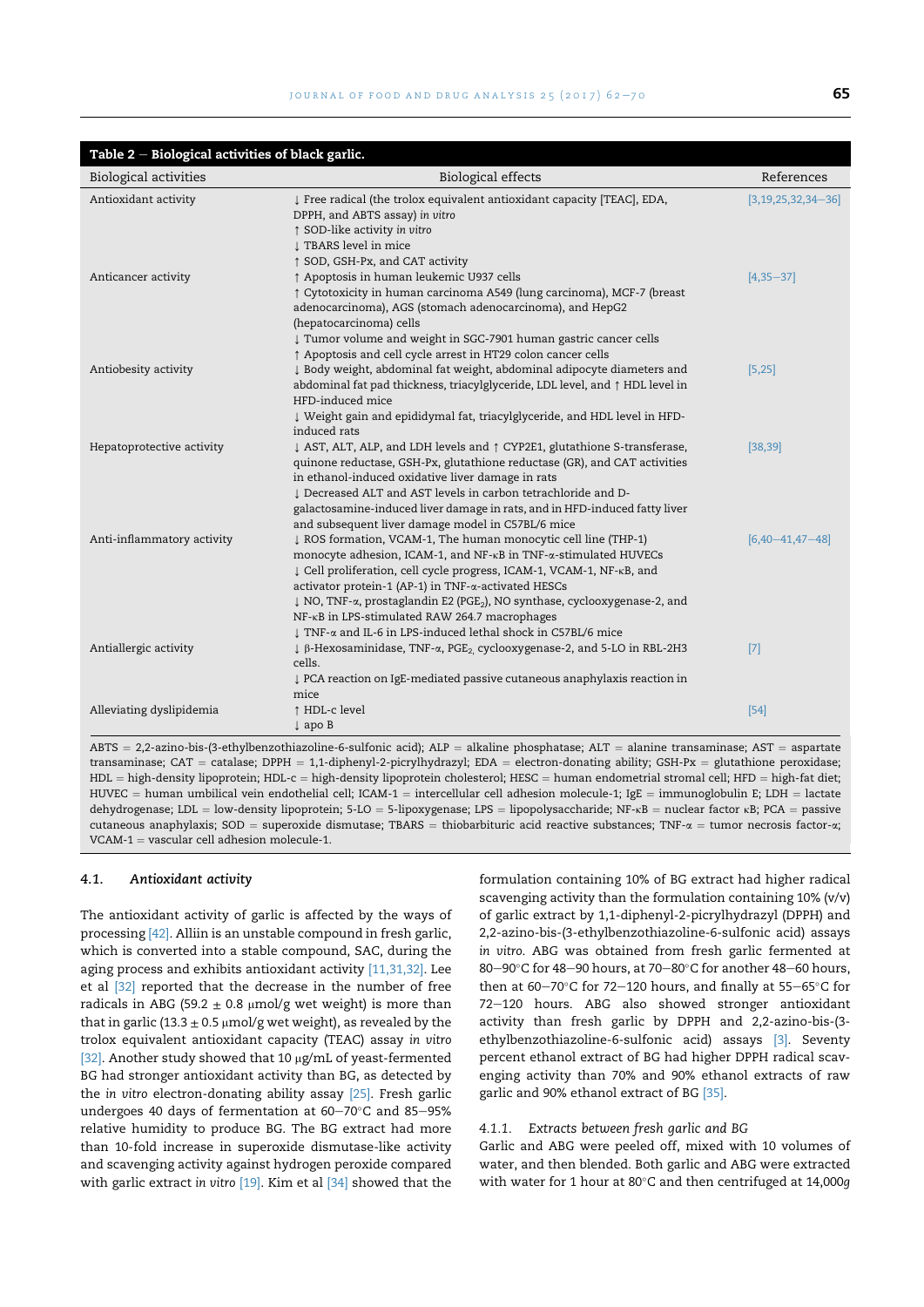for 15 minutes [32]. Another yeast-fermented BG was extracted by heating with water twice under reflux at  $80^{\circ}$ C and the initial yield rate was 12.8%. Later, BG was fermented with Saccharomyces cerevisiae (KCTC 7910). After fermentation, the culture solutions were extracted by heating after removing the cells [25]. The BG obtained after 40-day fermentation was freeze dried and pulverized in 80% ethanol solution; the filtrate obtained was garlic extract [19]. The 10% BG formulation was obtained from BG that was blended with 10 volumes of water and then extracted at 80 $^{\circ}$ C for 1 hour [34]. ABG was obtained from fresh garlic incubated at different temperatures for different hours. Then ABG was suspended in five volumes of distilled water. The suspended ABG was extracted in distilled water at 80-100°C for 2-6 hours  $[3]$ . The ethanol extract of BG was obtained by fermenting raw garlic at  $75^{\circ}$ C and 70% relative humidity for 4 weeks. BG was extracted with 70% or 90% ethanol two times for 6 hours or 12 hours at 50°C or 90°C [35].

# 4.1.2. Animal study

Male db/db  $(+/+)$  C57BL/KsL mice were divided into three groups. The control group was fed with an AIN-93G diet and an AIN-93G diet with 5% freeze-dried garlic or ABG for 7 weeks. At the end of experiment, mice were sacrificed and their livers were collected for further evaluation of the antioxidant activity of garlic and ABG. The analysis was conducted by measuring lipid peroxides and antioxidant enzymes in the liver. Garlic and ABG decreased the thiobarbituric acid reactive substance level and increased the activities of superoxide dismutase and glutathione peroxidase compared with the control group, but ABG further increased the catalase (CAT) activity [33].

#### 4.2. Inhibition of cancer cell line growth

There are six characteristics of cancer during the multistep development of human tumors including sustained proliferative signaling, evaded growth suppressors, resisted cell death, enabled replicative immortality, induced angiogenesis, and activated invasion and metastasis. Therefore, functional food could block these six characteristics due to their anticancer ability [43].

The hexane extract of ABG (HEABG) had demonstrated its anticancer activity in human leukemic U937 cells. HEABG (2.5  $\mu$ g/mL, 5  $\mu$ g/mL, 7  $\mu$ g/mL, and 10  $\mu$ g/mL) inhibited cell growth by inducing the intrinsic pathway of apoptosis via upregulation of death receptor 4 and Fas ligand, and increasing the Bax/Bcl-2 protein expression ratio. HEABG also activated caspase-9 and caspase-3, and degraded poly(ADPribose)-polymerase in a concentration- and time-dependent manner. HEABG-inhibited cell growth also induced the extrinsic pathway of apoptosis via activated caspase-8, resulting in the truncated Bid expressed. HEABG showed its potential for anticancer ability by inducing caspasedependent apoptosis through both intrinsic and extrinsic pathways in human leukemic U937 cells [4].

Another study showed that 70% ethanol extract of BG (500 mg/mL) caused cytotoxicity in human carcinoma A549 (lung carcinoma), MCF-7 (breast adenocarcinoma), AGS (stomach adenocarcinoma), and HepG2 (hepatocarcinoma) cells in a dose-dependent manner within 72 hours [35].

#### 4.2.1. Human gastric cancer

The ABG extract (ABGE) was treated with 10 mg/mL, 50 mg/ mL, and 100 mg/mL in SGC-7901 human gastric cancer cells and 100 mg/mL ABGE could induce apoptosis in the cell [36]. The authors further demonstrated the anticancer ability in the tumor-bearing mice model. The authors used male Kunming mice incubated with murine forestomach cells for 1 week and then treated with 200 mg/kg, 400 mg/kg, and 800 mg/kg ABGE by intraperitoneal injection. The results showed that ABGE decreased tumor volume and weight, and it also increased serum superoxide dismutases and glutathione peroxidase in the tumor-bearing mice model. The anticancer ability of ABGE may vary from its antioxidant activity [36].

# 4.2.2. Colon cancer

ABGE (20 mg/mL, 50 mg/mL, and 100 mg/mL) also exhibited anticancer ability in HT29 colon cancer cells. ABGE inhibited HT29 cell growth through apoptosis and cell cycle arrest via the phosphatidylinositol 3-kinaseprotein kinase B (PI3KAkt) signal transduction pathway. ABGE upregulated PTEN and downregulated Akt and p-Akt expression, and suppressed the mRNA and protein levels of the downstream target 70-kDa ribosomal protein S6 kinase 1 [37].

# 4.3. Antiobesity activity

Obesity is an inducer of other diseases such as type 2 diabetes, heart disease, liver disease, and the phenomena of liver damage, including hyperlipidemia[44], changes in liver weight, and serum AST and ALT levels [45].

Female Institute for Cancer Research (ICR) mice were fed with 45%/kcal of HFD for 28 days and then the mice were given 400 mg/kg BG and 100 mg/kg, 200 mg/kg, and 400 mg/kg of yeast-fermented BG for 63 days. BG and yeast-fermented BG significantly decreased body weight, abdominal fat weight, abdominal adipocyte diameters, and abdominal fat pad thickness compared with the HFD group. BG and yeastfermented BG also decreased serum triacylglyceride and LDL levels, and increased serum HDL level compared with the HFD group. BG and yeast-fermented BG decreased serum AST, ALT, steatohepatitis, and hepatocyte diameters compared with the HFD group <a>[25]</a>. Male Sprague-Dawley rats were divided into four groups, and fed with normal food diet, HFD, and HFD  $+$ 0.5% or 1.5% BG extract for 5 weeks. The results showed that rats from the 1.5% BG extract group had decreased weight gain and epididymal fat compared with the HFD group. BG extract [1.5% (w/v)] also showed decreased triacylglyceride in the serum and liver and an increased HDL level in the serum [5].

#### 4.4. Hepatoprotective function

Male Sprague-Dawley rats were fed with ethanol to induce oxidative liver damage. The mice were also given 100 mg/kg of ABG by oral gavage. The results showed that ABG decreased body weight and total fat pad weight. The plasma markers of liver function and injury, including AST, ALT, ALP, and LDH levels, were significantly decreased by ABG compared with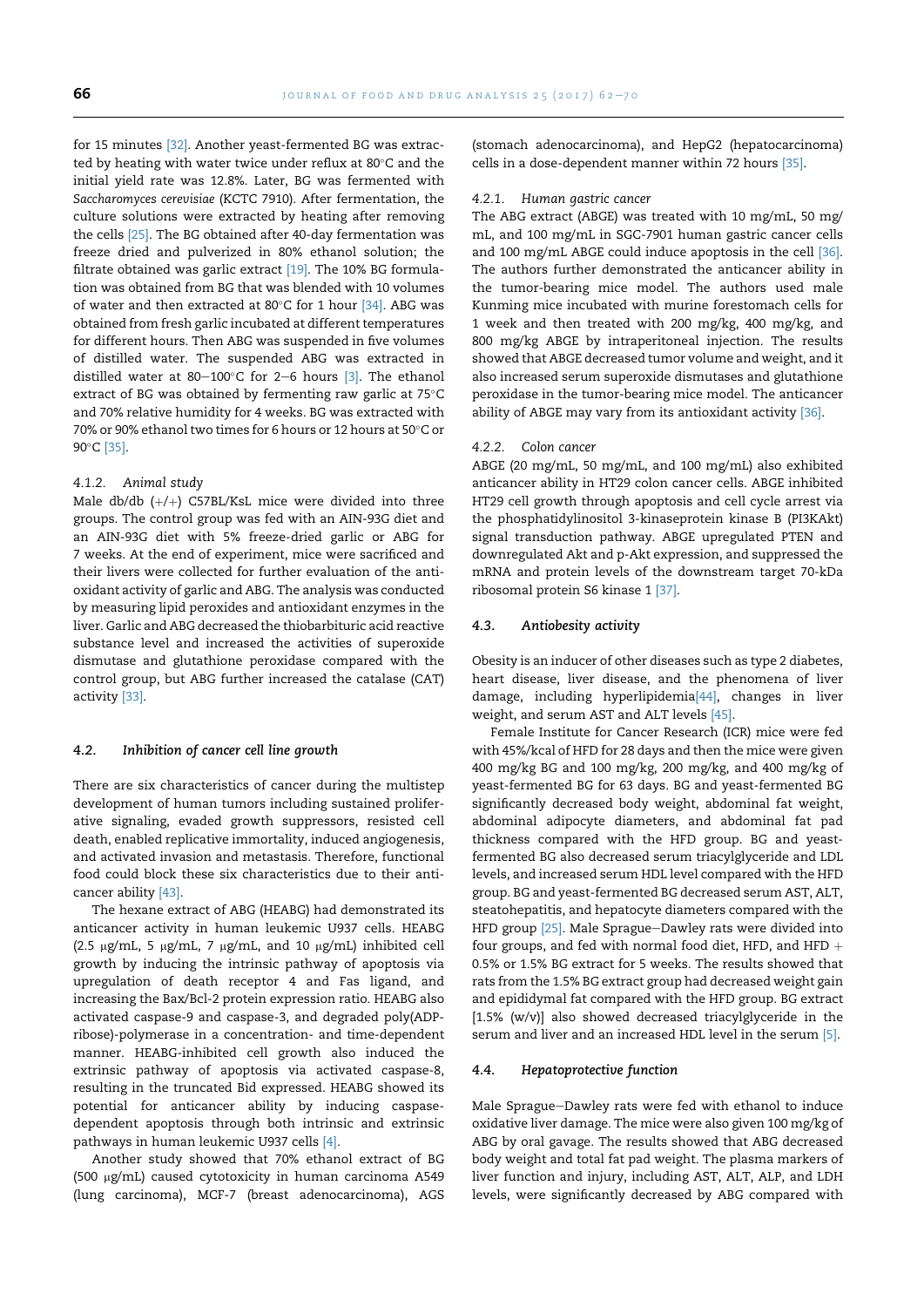those in the group treated with ethanol alone. ABG also increased CYP2E1 expression and the activities of glutathione S-transferase and quinone reductase were drug-metabolizing phase II enzymes and restored the thiobarbituric acid reactive substances, glutathione level, the activities of glutathione peroxidase, GR, and catalase in the liver [38].

Another study showed that 200 mg/kg ABG decreased ALT and AST levels in the liver in the carbon tetrachloride- and Dgalactosamine-induced liver damage models of Sprague-Dawley rats. It also decreased the ALT and AST levels in HFD-induced fatty liver and subsequent liver damage model of C57BL/6 mice [39].

# 4.5. Immunomodulatory effect

Atherosclerosis is a chronic inflammatory disease of the arterial walls due to endothelial dysfunction, vascular inflammation, and formation of atheromatous plaque within the intima of the vessel wall. Atherosclerosis is also related to increased oxidative stress caused by vascular inflammation with various cytokines, including tumor necrosis factor- $\alpha$ (TNF- $\alpha$ ), interleukin (IL)-1 $\beta$ , and interferon- $\gamma$ , inducing endothelial activation via generation of reactive oxygen species and augmenting the expression of cell adhesion molecules on endothelial cells [41,46].

Previous researches showed that BG had antioxidant ability [31,32]. Dr Yoon's group had been investigating the effect of different extraction methods of ABG in the TNF-astimulated human umbilical vein endothelial cell (HUVEC) model. Chloroform extract (30 µg/mL) of ABG was pretreated in TNF-a-stimulated HUVECs. This ABG extract inhibited reactive oxygen species formation and mRNA expression of vascular cell adhesion molecule-1 (VCAM-1), and reduced THP-1 monocyte adhesion to TNF-a-stimulated HUVECs. Chloroform extract of ABG also inhibited the activation of nuclear factor kappa B (NF-kB) transcription factor in TNF- $\alpha$ -stimulated HUVECs [40].

The compound 5-HMF was found in chloroform extract of ABG and treated in TNF- $\alpha$ -stimulated HUVECs. It suppressed total protein and mRNA expression of VCAM-1 and intercellular cell adhesion molecule-1 (ICAM-1) in TNF-a-induced cell surface. It also inhibited reactive oxygen species formation, THP-1 monocyte adhesion, and activation of NF-KB transcriptional factor in TNF- $\alpha$ -stimulated HUVECs [41]. HEABG (50 mg/mL) suppressed cell proliferation and cell cycle progress via extracellular signal–regulated kinase (ERK) and c-Jun Nterminal kinase (JNK) pathways in TNF- $\alpha$ -activated human endometrial stromal cells isolated from patients with endometriosis. HEABG also had the potential to suppress the TNFa-induced ICAM-1 and VCAM-1 transcripts and protein expression via inhibition of the activation of NF-kB and AP-1 transcription factors [47].

Lipopolysaccharide (LPS) is an endotoxin that induces several cytokines, such as TNF-a, IL-1b, and IL-6, which are related to various inflammatory reactions [48]. There is another research in which the MTT assay showed that raw garlic extract was highly cytotoxic at concentrations over 250 μg/mL with or without LPS in the RAW 264.7 cells. Water extract of ABG (WEAGE) did not show significant cytotoxicity up to 2000 µg/mL. The result showed that WEAGE had less cytotoxicity than raw garlic extract. When WEAGE was added again at 15 hours before LPS was added to the cells, the results showed that WEAGE decreased the production of nitric oxide (NO), TNF-a, and prostaglandin-E2 in a dose-dependent manner in LPS-stimulated RAW 264.7 macrophages via downregulation of NO synthase and TNF-a mRNA expression, and cyclooxygenase-2 protein expression. Moreover, its antiinflammatory mechanism decreased LPS-induced phosphorylation of JNK and p38MAPK, and inhibited the activation of NF-kB and phosphorylation in response to LPS-stimulated RAW 264.7 cells. The authors fed the C57BL/6 mice 120 mg/ kg of WEAGE and raw garlic extract by oral gavage before injecting 20 mg/kg LPS (LPS-induced endotoxemia). WEAGE decreased the level of TNF- $\alpha$  and IL-6 in the serum against LPS-induced lethal shock in C57BL/6 mice [6].

#### 4.6. Antiallergic action

More evidence showed that allergy diseases are influenced by environmental factors such as eating habits, stress, and living environment. In fact, number of allergy patients have been increasing in many countries [49].

Allergy is related to immunoglobulin E (IgE) antibodies and mast cells have to respond to the pathophysiology of anaphylaxis and other acute allergic reactions. Lots of evidence shows that IgE and mast cells have key roles in tissue remodeling that is associated with chronic allergic inflammation in asthma. Allergy is classified into five types. At type I allergy responses as anaphylactic type can be activated by the high-affinity IgE receptor (FcERI receptor) on the plasma membrane of mast and basophilic cells as an intragranular mediators such as histamine, arachidonic acid metabolites, proteases, serotonin, and heparin and it can release b-hexosaminidase, a general marker of degranulation. Therefore, mast cells have an important role in allergic reactions [50,51]. RBL-2H3 cells are used as a model for screening allergic reactions in vitro and passive cutaneous anaphylaxis as an animal model for screening IgE-mediated allergic responses [52,53]. Ethyl acetate extract of BG (2 mg/mL) inhibited the release of  $\beta$ -hexosaminidase and TNF- $\alpha$  that inhibited IgEmediated allergic responses in RBL-2H3 cells. Moreover, BG10 was the active fraction from ethyl acetate extract of BG showing stronger inhibition of the release of  $\beta$ -hexosaminidase and TNF-a compared with other fractions. Furthermore, 50  $\mu$ g/mL of BG10 inhibited the formation of prostaglandin E2 and leukotriene B4, and phosphorylation of Syk. BG10 also decreased the phosphorylation of cytosolic phospholipase A2 and 5-lipoxygenase, and the expression of cyclooxygenase-2 in RBL-2H3 cells. BG10 (66.7 mg/kg) given to mice by oral gavage for 1 hour decreased the passive cutaneous anaphylaxis reaction on IgE-mediated passive cutaneous anaphylaxis reaction in mice [7].

#### 4.7. Reduction of blood lipid

Previous studies showed that BG improved serum lipid profiles such as total cholesterol, triglycerides, LDL, and HDL with mice fed with HFD [25].

Jung et al [54] showed that ABG could improve blood lipid profiles in patients with mild hypercholesterolemia. Sixty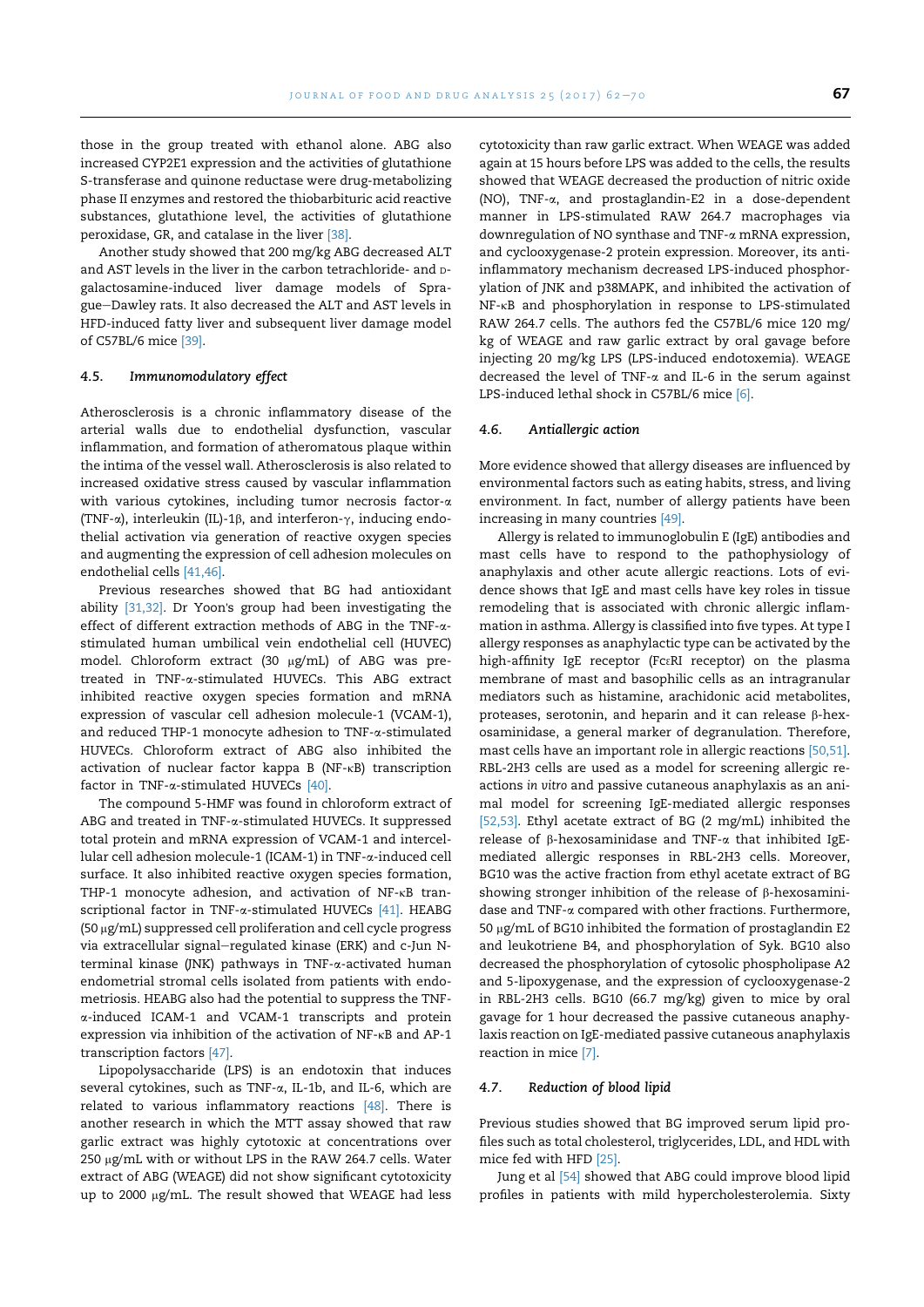participants were divided into two groups. One was given 6 g ABG and the other was given placebo twice per day before a meal every morning and evening for 12 weeks. Although the ABG group did not show significant differences in triglyceride, LDL cholesterol, total cholesterol, or free fatty acid levels compared with the placebo group, ABG increased HDL cholesterol levels compared with the placebo group at the end of the study [54]. Serum apo B (atherogenic lipoprotein) is an independent and high predictive risk factor for coronary artery disease [55]. In conclusion, ABG supplement significantly decreased serum apo B [54].

# 4.8. Influences on memory and nervous systems

Monosodium glutamate (MSG) is well known, and has been used for seasoning all over the world due to its attractive umami taste [56]. However, some researchers reported that MSG might have adverse effect on various organs including Purkinje cells in the cerebellum and hippocampus [57,58]. The cerebellum and the hippocampus play an important role in the nervous system and the memory system, respectively. As it is, the brain is expected to be one of the organs most sensitive to the effects of MSG because of its high content of polyunsaturated fatty acids, high metabolism, and low antioxidant capacity, and the hard-to-replicate quality of its neuronal cells  $[59-61]$ .

+Garlic has been known not only as a flavor enhancer, but also as a food that has high potential antioxidant activity. In particular, the antioxidant activity of BG is significantly higher ( $p < 0.05$ ) than that of fresh garlic due to its higher polyphenol level and scavenging activity [56,62]. Some researchers investigated the effects of the ethanol extract of BG on the nervous and memory systems using a Wistar rat model with MSG [63,64]. According to Hermawati et al [63], BG-treated rats had significantly shorter escape latencies and path lengths than the control rats, both with or without MSG, in several trials of the nonvisible platform test of the Morris Water Maze (MWM) procedure. Furthermore, although the dosage of MSG may not be adequate to show significant reduction of the number of Purkinje cells, the combined administration of BG extract and MSG improved the reduction of the number of Purkinje cells compared with MSG only [64].

To sum up, BG might play an important role in improving some diseases as well as the functions of the memory and nervous systems due to its potential antioxidant activity. However, the current dosage of MSG may not be able to significantly reduce the number of Purkinje cells in the cerebella of rats. Therefore, further studies are required to discover whether a higher dosage of MSG can affect the number of Purkinje cells.

# 4.9. Influence of BG on TNF- $\alpha$ -related inflammation diseases

Accumulation of monocytes in the vessel wall is primarily induced by specific cell adhesion molecules such as VCAM-1, ICAM-1, and endothelial cell selection [40]. In particular, VCAM-1 is activated by cytokines such as TNF-a and IL-1 in the endothelium. This phenomenon could be attributed to atherosclerosis through the adhesion of monocytes in the endothelium. Furthermore, these cell adhesion molecules can result in endometriosis [42]. These are regulated by the expression of cytokines and chemokines.

Although TNF-a is well known as an inducer of expression of cell adhesion molecule, it is deeply involved in the inflammation reaction in humans. Following are the influences of BG extracts on TNF-a-related diseases.

Chloroform extract of BG could suppress cell adhesion molecules that are activated by TNF-a. Reactive oxygen species production, NF-kB activation, and adhesiveness to monocytes were also improved [40]. Moreover, 5-HMF, which is purified from BG, could also suppress cell adhesion molecules that are activated by TNF- $\alpha$  [41]. Furthermore, hexane extract of BG could reduce the expression of cell adhesion molecules such as ICAM-1 and VCAM-1 in TNF-a-activated endometrial stromal cells in humans.

In summary, hexane extract of BG could be effective in preventing and treating endometriosis in humans. Furthermore, chloroform extract of BG and 5-HMF could also be effective in preventing and treating atherosclerosis.However, the exact chemical compound which have bioactivity are still not investigated. Therefore, the compound analysis of them should be required.

# 5. Conclusion

Apparently, BG exhibits several advantages when compared with fresh garlic. Since garlic has long been consumed in the human society and has been recognized as one of the safe food substances, there will be no constraints for further invention of BG products for such functional food, food supplements, as well as medical purposes. A more systematic and efficient process for manufacturing BG is important since it is crucial to control the changes in metabolite levels during the fermentation process for industrial-level mass production.

# Conflicts of interest

All authors declare no conflicts of interest.

#### Acknowledgments

This project was funded by the National Science Council, Taiwan (No. 104-2221-E-002-125-MY3). The authors would like to thank Mrs Qian-Wen Shang, who received her bachelor degree of English from National Chengchi University, for English editing.

references

<sup>[1]</sup> Yuan H, Sun L, Chen M, Wang J. The comparison of the contents of sugar, Amadori, and Heyns compounds in fresh and black garlic. J Food Sci  $2016;81:CI662-8$ .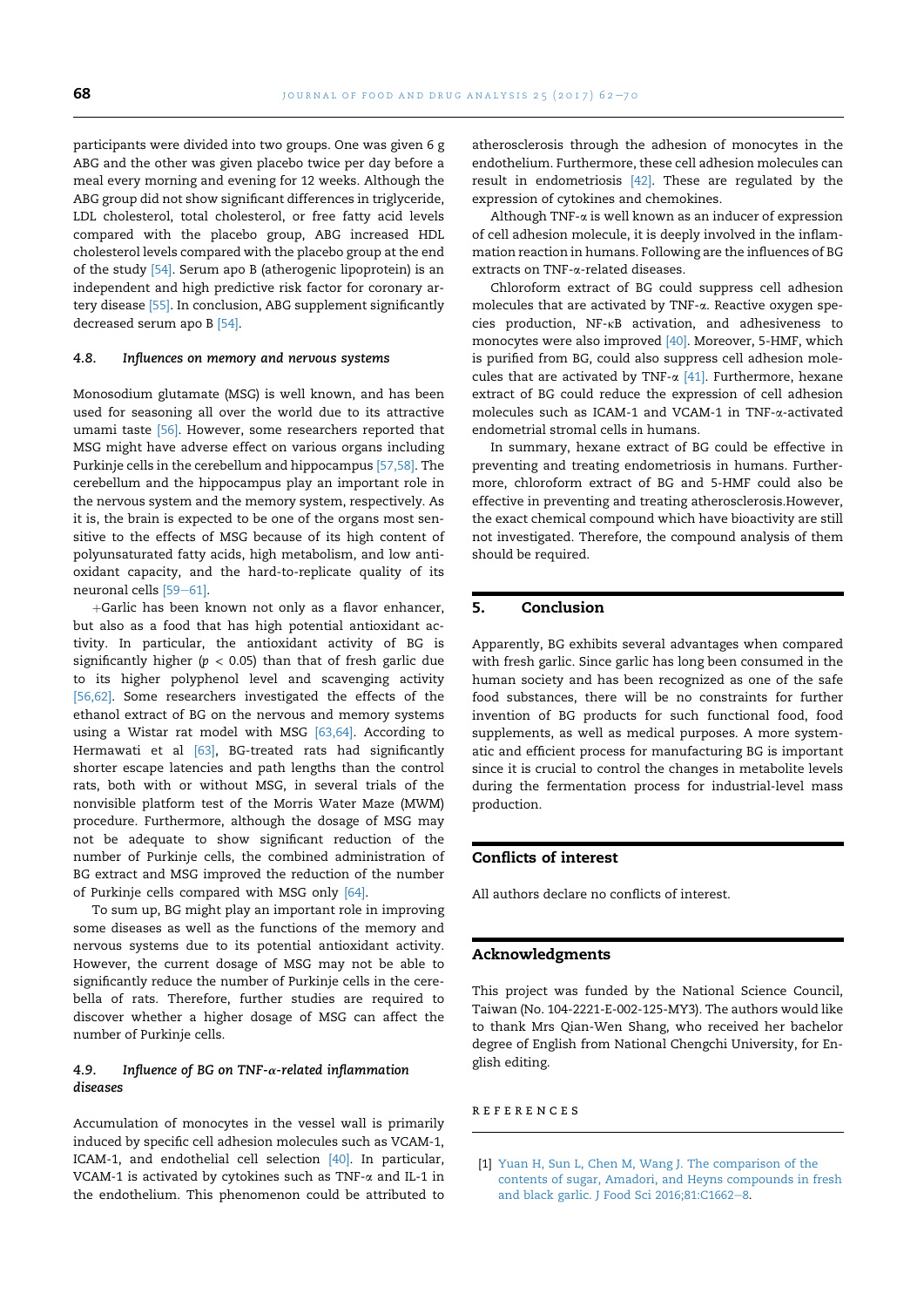- [2] Bradley C. New black magic: black garlic is new food sensation. Herald Times. Retrieved 2009-03-01, http:// archive.is/http://www.heraldtimesonline.com/stories/2009/ 02/25/recipe.qp-1681035.sto.
- [3] Jeong YY, Ryu JH, Shin JH, Kang MJ, Kang JR, Han J, Kang D. Comparison of anti-oxidant and anti-inflammatory effects between fresh and aged black garlic extracts. Molecules 2016;21:430.
- [4] Park C, Park S, Chung YH, Kim GY, Choi YW, Kim BW, Choi YH. Induction of apoptosis by a hexane extract of aged black garlic in the human leukemic U937 cells. Nutr Res Pract  $2014:8:132 - 7$ .
- [5] Ha AW, Ying T, Kim WK. The effects of black garlic (Allium sativum) extracts on lipid metabolism in rats fed a high fat diet. Nutr Res Pract 2015;9:30-6.
- [6] Kim MJ, Yoo YC, Kim HJ, Shin SK, Sohn EJ, Min AY, Sung NY, Kim MR. Aged black garlic exerts anti-inflammatory effects by decreasing no and proinflammatory cytokine production with less cytotoxicity in LPS-stimulated RAW 264.7 macrophages and LPS-induced septicemia mice. J Med Food  $2014:17:1057-63$
- [7] Yoo JM, Sok DE, Kim MR. Anti-allergic action of aged black garlic extract in RBL-2H3 cells and passive cutaneous anaphylaxis reaction in mice. J Med Food 2014;17:92-102.
- [8] Theisen C. What ever happened to...? Looking back to years. J Natl Cancer Inst 2001;93:1049-50.
- [9] Santhosha SG, Jamuna P, Prabhavathi SN. Bioactive components of garlic and their physiological role in health maintenance: a review. Food Biosci 2013;3:59-74.
- [10] Amagase H, Petesch BL, Matsuura H, Kasuga S, Itakura Y. Intake of garlic and its bioactive components. J Nutr  $2001:131:9555 - 625$
- [11] Corzo-Martinez M, Corso N, Villamiel M. Biological properties of onions and garlic. Trends Food Sci Technol 2007;18:609-25.
- [12] Amagase H. Clarifying the real bioactive constituents of garlic. J Nutr 2006;131:955s-62s.
- [13] Choi S, Cha HS, Lee YS. Physicochemical and antioxidant properties of black garlic. Molecules 2014;19:16811-23.
- [14] Saravanan G, Ponmurugan P. SAC improves streptozotocininduced alterations of blood glucose, liver cytochrome P450 2E1, plasma antioxidant system, and adipocytes hormones in diabetic rats. Int J Endocrinol Metab 2013;11:e10927.
- [15] Colin GAL, Santana RA, Silva ICA, Chanez CME, Santamaria A, Maldonad PD. The antioxidant mechanisms underlying the aged garlic extract- and S-allylcysteininduced protection. Oxid Med Cell Longev 2012;2012:1-16.
- [16] Colin GAL, Ali SF, Tune I, Santamaria A. On the antioxidant, neuroprotective and anti-inflammatory properties of S-allyl cysteine: an update. Neurochem Int 2015;89:83-91.
- [17] Hwang IG, Kim HY, Woo KS, Lee J, Jeong HS. Biological activities of Maillard reaction products (MRPs) in a sugar-amino acid model system. J Food Chem  $2011:126:221 - 7$ .
- [18] Vokk R, Tedersoo E, Lougas T, Valgma K, Rosend J. Comparative study on anti-oxidant activity of garlic grown in different regions. Agro Res 2014;12:821-4.
- [19] Sato E, Kohno M, Hamano H, Niwano Y. Increased antioxidative potency of garlic by spontaneous short-term fermentation. Plant Foods Hum Nutr 2006;61:157-60.
- [20] Gorinstein S, Leontowicz H, Leontowicz M, Namiesnik J, Najman K, Drzewiecki J, Cvikrova M, Martincova O, Katrich E, Trakhtenberg S. Comparison of the main bioactive compounds and antioxidant activities in garlic and white and red onions after treatment protocols. J Agric Food Chem 2008;56:4418-26.
- [21] Ioannou I, Hafsa I, Hamdi S, Charbonnel C, Ghoul M. Review of the effects of food processing and formulation on

flavonol and anthocyanin behavior. J Food Eng 2012:111:208-17.

- [22] Toledano-Medina MA, Perez-Aparicio J, Moreno-Rojas R, Merinas-Amo T. Evolution of some physicochemical and antioxidant properties of black garlic whole bulbs and peeled cloves. J Food Chem 2016;199:135-9.
- [23] Zhang X, Li N, Lu X, Liu P, Qiao X. Effects of temperature on the quality of black garlic. J Sci Food Agric 2015;96:2366-72.
- [24] Hodge JE. Dehydrated foods, chemistry of browning reactions in model systems. J Agric Food Chem 1953;1:928-43.
- [25] Jung YM, Lee SH, Lee DS, You MJ, Chung IK, Cheon WH, Kwon YS, Lee YJ, Ku SK. Fermented garlic protects diabetic, obese mice when fed a high-fat diet by antioxidant effects. Nutr Res 2011;31:387-96.
- [26] Lean ME, Noroozi M, Kelly I, Burns J, Talwar D, Sattar N. Dietary flavonols protect diabetic human lymphocytes against oxidative damage to DNA. Diabetes 1999:48:176-81.
- [27] Sinclair AJ, Girling AJ, Gray L, Lunec J, Barnett AH. An investigation of the relationship between free radical activity and vitamin C metabolism in elderly diabetic subjects with retinopathy. J Gerontol 1992;38:268-74.
- [28] Hien-Trung T, Han SJ, Kim SW, Lee YC, Kim DH. Bifidus fermentation increases hypolipidemic and hypoglycemic effects of red ginseng. J Microbial Biotechnol 2007;17:1127-33.
- [29] Thomson M, Ali M. Garlic [Allium sativum]: a review of its potential use as an anti-cancer agent. Curr Cancer Drug Tar  $2003.3.67 - 81$
- [30] Butt MS, Sultan MT, Butt MS, Iqbal J. Garlic: nature's protection against physiological threats. Crit Rev Food Sci Nutr 2009;49:538-51.
- [31] Imai J, Ide N, Nagae S, Moriguchi T, Matsuura H, Itakura Y. Antioxidant and radical scavenging effects of aged garlic extract and its constituents. Planta Med  $1994;60:417-20.$
- [32] Lee YM, Gweon OC, Seo YJ, Im J, Kang MJ, Kim MJ, Kim JI. Antioxidant effect of garlic and aged black garlic in animal model of type 2 diabetes mellitus. Nutr Res Pract  $2009.3:156-61$
- [33] Sato E, Kohno M, Niwano Y. Increased level of tetrahydro-bcarbokine derivatives in short-term fermented garlic. Plant Food Hum J Nutr 2006;61:175-8.
- [34] Kim SH, Jung EY, Kang DH, Chang UJ, Hong YH, Suh HJ. Physical stability, antioxidative properties, and photoprotective effects of a functionalized formulation containing black garlic extract. J Photochem Photobiol B 2012;117:104-10.
- [35] Purev U, Chung MJ, Oh DH. Individual differences on immunostimulatory activity of raw and black garlic extract in human primary immune cells. Immunopharmacol Immunotoxicol 2012;34:651-60.
- [36] Wang X, Jiao F, Wang QW, Wang J, Yang K, Hu RR, Liu HC, Wang HY, Wang YS. Aged black garlic extract induces inhibition of gastric cancer cell growth in vitro and in vivo. Mol Med Rep 2012;5:66-72.
- [37] Dong M, Yang G, Liu H, Liu X, Lin S, Sun D, Wang Y. Aged black garlic extract inhibits HT29 colon cancer cell growth via the PI3K/Akt signaling pathway. Biomed Rep 2014:2:250-4.
- [38] Kim MH, Kim MJ, Lee JH, Han JI, Kim JH, Sok DE, Kim MR. Hepatoprotective effect of aged black garlic on chronic alcohol-induced liver injury in rats. J Med Food 2011:14:732-8.
- [39] Shin JH, Lee CW, Oh SJ, Yun J, Kang MR, Han SB, Park H, Jung JC, Chung YH, Kang JS. Hepatoprotective effect of aged black garlic extract in rodents. Toxicol Res 2014;30:49-54.